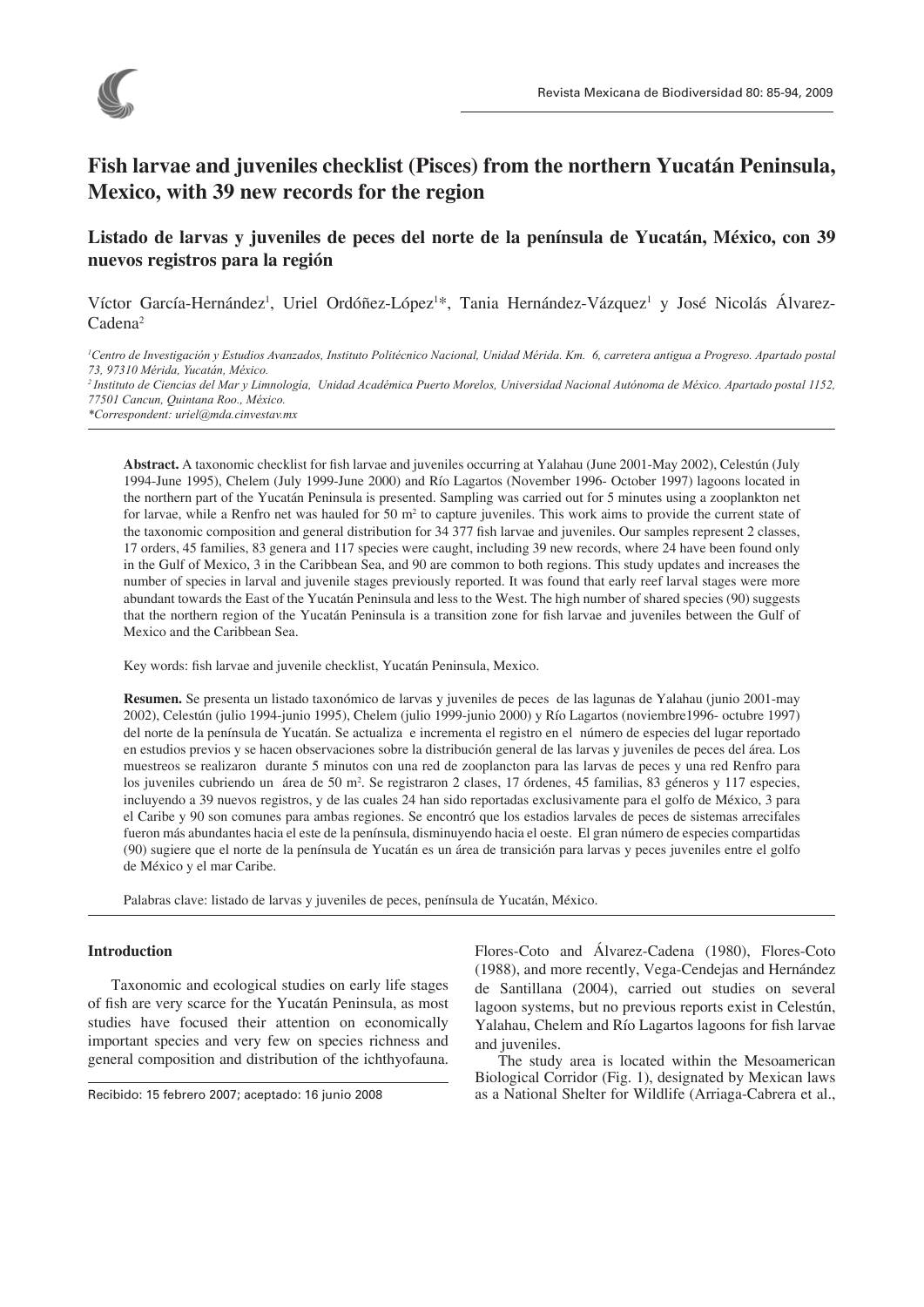**Figure 1.** Localities of collection. a. Celestún lagoon; b. Chelem lagoon; c. Río Lagartos lagoon; d. Yalahau lagoon from the northern Yucatán Peninsula, Mexico.

1998). The climate is warm, semi-dry, with the main rainy season from June to October and an average rainfall of 760 mm per year (García, 1988).

The present checklist aims to summarize the current state of the composition of fish larvae and juveniles and gives a view of the general distribution for the northern Yucatán Peninsula. This study also updates and increases the number of species reported by Flores-Coto and Álvarez-Cadena (1980) and Sánchez-Velasco et al. (1996). In this work, the results of Ordóñez-López (1995; 1998), Hernández-Vázquez (2002) and García-Hernández (2004), are compiled.

# **Material and methods**

Sampling for fish larvae was carried out using a

zooplankton net (mesh 0.5mm) and following a circular path for 5 minutes near the surface. For juveniles, trawling was employed until an area of 50 m<sup>2</sup> had been covered with a Renfro net.

All fish larvae and juveniles were sorted out from the samples and identified to the lowest taxonomic level, usually to species. In some cases, when identification was difficult to attain, fish larvae (120 organisms) were cleared and stained (Potthoff, 1984), enabling the counting of characteristics such as the number of vertebrae, rays or spines on the fins, or some other structure of taxonomic value.

Sampling was performed monthly at 4 lagoons in the northern Yucatán Peninsula: Celestún (July 1994- June, 1995), Chelem (July 1999- June 2000), Río Lagartos (November 1996-October, 1997) and Yalahau (June 2001- May 2002), (Fig. 1, Table 1). Further details of the sampling methodology can be found in Ordóñez-López (1995; 1998) Hernández-Vázquez (2002) and García-Hernández (2004).

The list of species found in this study (Appendix 1) has been added to the Ichthyological Collection of the Laboratorio de Taxonomía y Ecología de Peces, Centro de Investigación y Estudios Avanzados, Unidad Mérida, Instituto Politécnico Nacional, with registration number YUC.PEC.084 0999. The collection is validated by the Instituto Mexicano de Ecología.

Systematics on the species followed Nelson (1994) and orthography, authorship and year of description are reported as suggested by Eschmeyer (1998 and 2006). The checklist is organized by genus and in accordance with valid phylogenetic reviews. The collecting sites were identified as: Celestún Lagoon, Chelem Lagoon, Yalahau Lagoon and Río Lagartos Lagoon. Ecological habitat of adults was characterized according to Castro-Aguirre et al., (1999) as follows: (1A) recurrent inhabitants of estuarine-lagoon environments, (1B) permanent residents of estuarine-lagoon systems, (2A) marine euryhaline species, and (2B) marine stenohaline species. The species classification was performed according to Espinoza-Pérez et al., (1998) and Schmitter-Soto et al., (2000) where: GM stands for the Gulf of Mexico species, CA for those from the Caribbean Sea and NR are new records (this study) for

**Table 1.** Collection localities, sampling dates, number of stations occupied, type of nets, trawling time and sampling area covered for ichthyoplankton and juveniles from the northern Yucatán Peninsula

| <i>Site</i>  | Date                        | <i>Stns. Occupied</i> | Net     | <i>Trawling time</i> | Area covered     |
|--------------|-----------------------------|-----------------------|---------|----------------------|------------------|
| Celestún     | July 1994- June 1995        | 10                    | Conical | 5 min                |                  |
| Chelem       | July 1999- June 2000        |                       | Renfro  |                      | $50 \text{ m}^2$ |
| Río Lagartos | November 1996- October 1997 | 30                    | Conical | 5 min                |                  |
| Yalahau      | June 2001 - May 2002        |                       | Renfro  |                      | $50 \text{ m}^2$ |

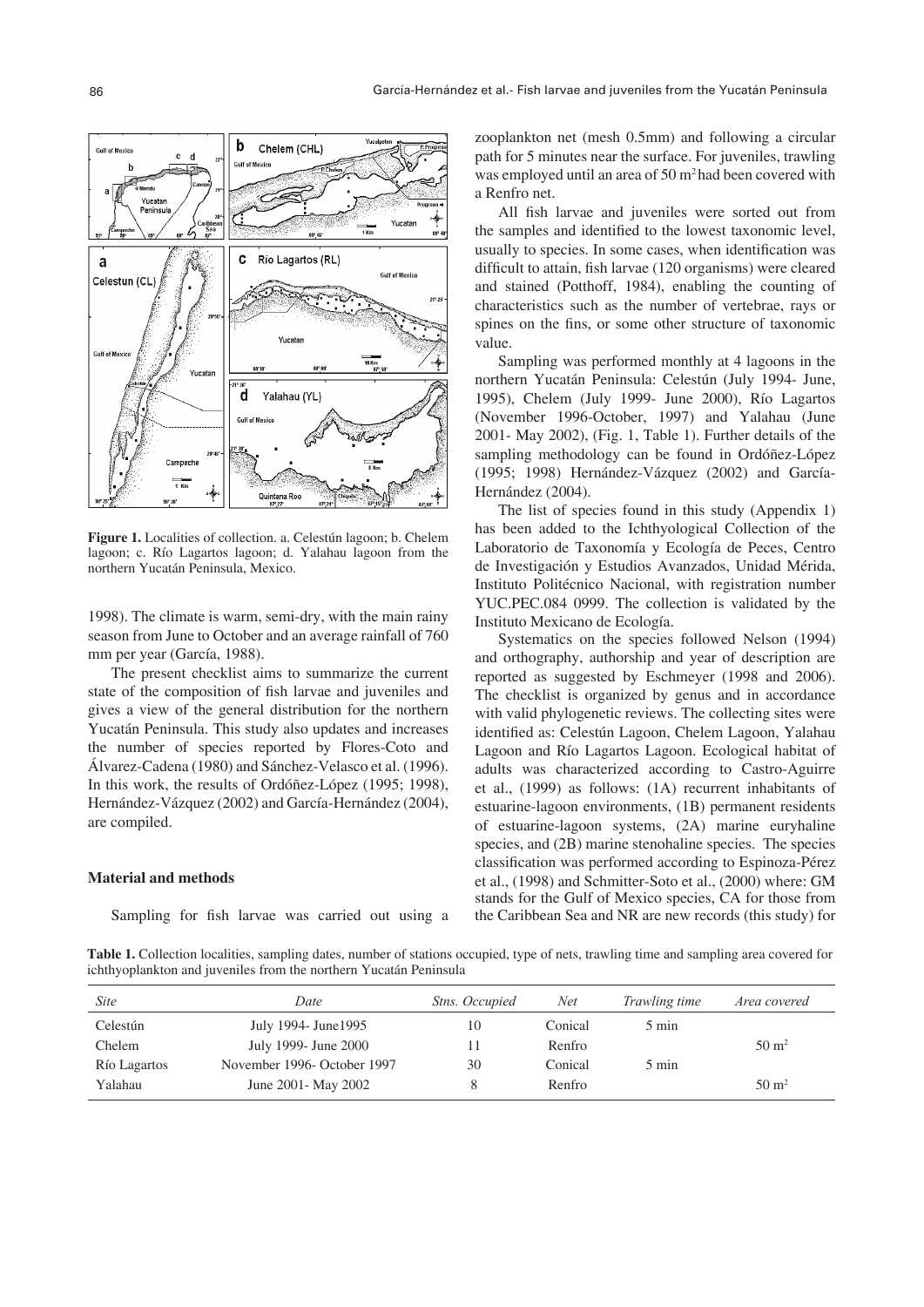this part of the Yucatán Peninsula. The data of each lagoon were analyzed to obtain abundance, richness, diversity (Shannon-Wienner Index) and evenness for the larval and juvenile community by using ANACOM software (De la Cruz, 1994).

#### **Results**

A total of 34 377 fish larvae and juveniles were caught during the surveys; corresponding to 2 classes, 17 orders, 45 families, 83 genera and 117 species (Appendix 1). From those, 90 species were recorded at both, the Gulf of Mexico and the Caribbean Sea, 24 were found only in the Gulf of Mexico and 3 were caught only in the Caribbean Sea. Thirty nine species are new records for this zone of the Yucatán Peninsula. The families with the greatest numbers of species were: Sciaenidae (13), Sygnathidae (9), Gobiidae (7) and Atherinopsidae (5).

A comparative analysis between lagoons indicated that Río Lagartos had the highest fish abundance  $(16,116)$ but the lowest evenness (0.508), Yalahau had the highest species richness (90) and diversity (2.300), and Chelem lagoon had low richness (35) and abundance (1576) but had the highest eveness (0.569). The lowest diversity (1.921) was found for Celestún (Table 2).

The species accumulation curve (Fig. 2) showed a good fitting of explained variance by the Clench model to the observed data ( $\mathbb{R}^2$  close to 1.) This fitting function applied to our collected data allowed a visual evaluation of the regional icthyofauna and indicates that the fish inventory in Río Lagartos, Yalahau and Celestún is near completion. This is not the case at Chelem where more work is still needed.

### **Discussion**

In this study, an increment of 64% in the number of taxa was recorded as compared to those previously reported by Flores-Coto and Álvarez-Cadena (1980) or Sánchez-



Figure 2. Plot for fish species accumulation in the collection localities from the Yucatán Peninsula. Yalahau  $(+)$ : S<sub>obs</sub>=90, R2 =0.98, a/b=119, slope=0.04, quality=85%; Río Lagartos (*■*):  $S_{obs}$  = 47, R<sup>2</sup>=0.99, a/b=60, slope=0.05, quality=86%; Celestún (<sup>◆</sup>): S<sub>obs</sub>=40; R<sup>2</sup>=0.99, a/b=61, slope=0.04, quality=89%; Chelem  $(\triangle)$ : S<sub>obs</sub>=35, R<sup>2</sup>=0.99, a/b=57, slope=0.13, quality=75%.

Velasco et al. (1996), where 24 families and 42 species were collected. Some species such as *Diapterus auratus* Ranzani 1842*,D. rhombeus* Cuvier 1829, *Eugerres plumieri* (Cuvier, 1830), *Fundulus majalis* (Walbaum, 1792) *F. confluentus* Goode and Bean, 1879, *F. grandissimus* Hubbs, 1936, *Chriodorus atherinoides* Goode and Bean 1882, *Pogonias cromis* Linnaeus 1766, *Monacanthus ciliatus* (Mitchill, 1818) and *Halichoeres radiatus* (Linnaeus, 1758) were not included in the checklist because, although they have been reported as adults (Vega-Cendejas and Hernández de Santillana, 2004), they have not been recorded as larvae or as juveniles.

Reséndez-Medina and Kobelkowsky-Díaz (1991) and Espinosa-Pérez et al. (1998), reported 555 species of adult coastal fish in the southern Gulf of Mexico, while

Table 2. Sites of collection, abundance (±std), species richness, diversity and eveness for fish larvae and juveniles from the Northern Yucatán Peninsula

| Site<br>(Lagoon) | Area<br>(Km <sup>2</sup> ) | Abundance<br>(No. org.) | Richness<br>$(No.$ spp.) | Diversity<br>(bits/ind.) | Eveness |
|------------------|----------------------------|-------------------------|--------------------------|--------------------------|---------|
| Celestún         | 28.1                       | $7208 \pm 774.5$        | 40                       | 1.921                    | 0.521   |
| Chelem           | 15.0                       | $1576 \pm 139.4$        | 35                       | 2.022                    | 0.569   |
| Río Lagartos     | 91.0                       | $16116 \pm 1203.6$      | 47                       | 1.957                    | 0.508   |
| Yalahau          | 275.0                      | $9477 \pm 563.5$        | 90                       | 2.300                    | 0.511   |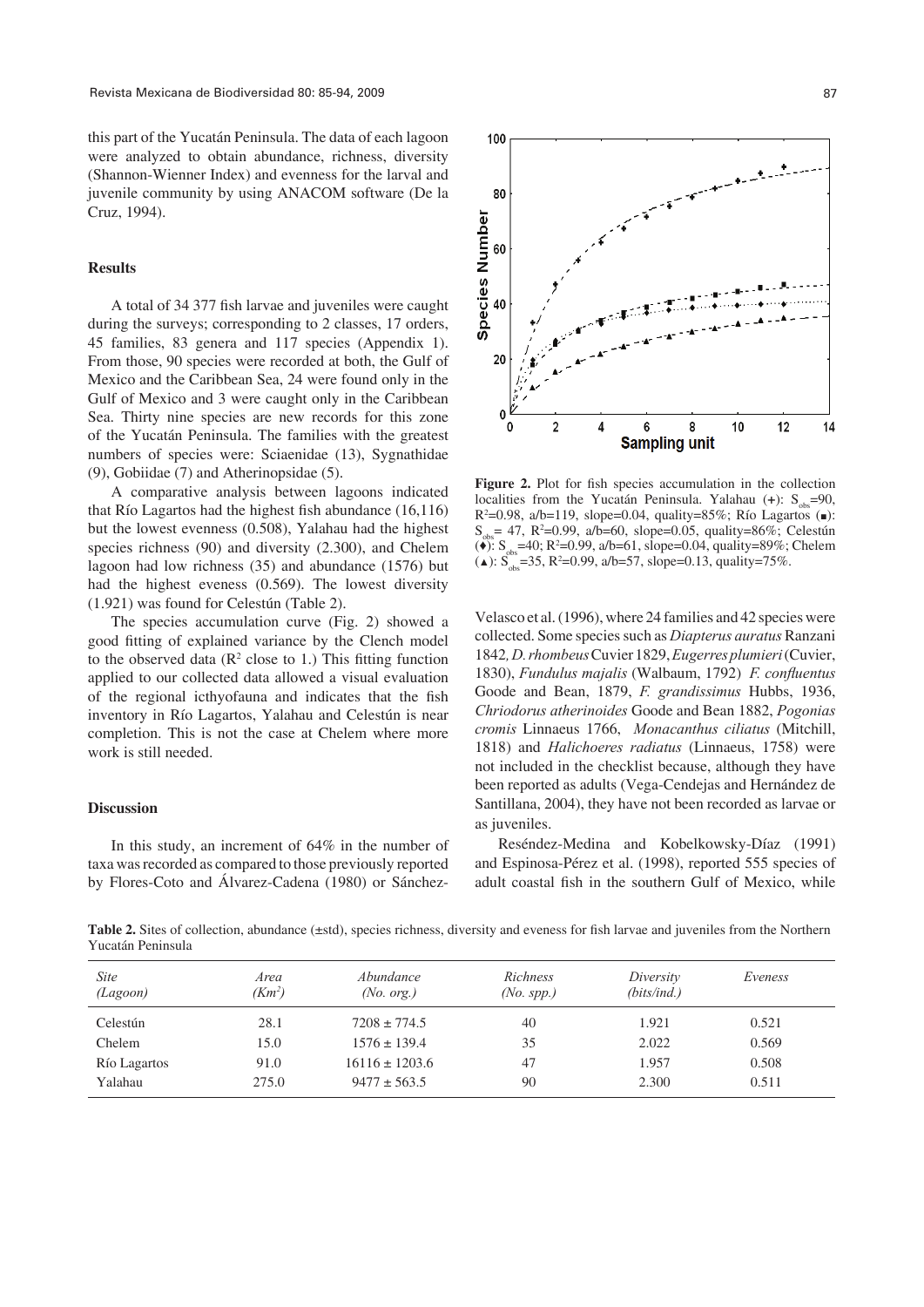Schmitter-Soto et al. (2000) found 577 species for the Caribbean Sea. These results and our present findings suggest that the species composition of fish larvae and juveniles from this zone of the Yucatán Peninsula has an affinity of almost 20 % with those from the Gulf of Mexico and 16 % for the Caribbean Sea. It was also observed in this report that a high number of larvae and juvenile reef fishes were caught in the northeastern zone of the Yucatán Peninsula but decreased to the northwest. An inverse trend was found for the species of the Gulf of Mexico, i.e. they were more abundant to the west, but less to the east. The high number of shared species (90) suggested that the northeast region of the Yucatán Peninsula, specifically at Yalahau lagoon, is a transition zone where larvae and juveniles originating from both the Gulf of Mexico and the Caribbean Sea meet (García-Hernández, 2004).

Knowledge of fish larvae and juveniles and ecology of the area is starting to be obtained but a great deal of work is still needed. New sampling tools such as light traps and skate nets, among others, will substantially help to increase captures of cryptic of seagrass beds, or for those species inhabiting the reef formations. The use of these new tools will most probably increase the knowledge of the richness of fish species for Families like Labrisomidae, Haemulidae, Gerreidae, Carangidae, Lutjanidae and Gobiidae, and will also help in capturing families such as Cyprinodontidae, Fundulidae, Poecilidae and Cichlidae mainly related to brackish-freshwater environments.

The Renfro net design is particularly important because it allows the capture of fish and larvae in the water column originating from several habitats where conventional nets (zooplankton net, for example) are not efficient. Animals caught with these nets are usually found in good condition permitting species level identification.

Based on to the larvae and juvenile species captured in Río Lagartos, Yalahau and Celestún, it is possible to suggest that the faunistic inventory is nearly completed. However, this is not the case for Chelem where many more studies are needed as is shown by the pronounced slope at the end of the curve. According to Jiménez-Valverde and Hortal (2003) a total inventory is unattainable because it is not possible to register the total number of species. Also, it would be necessary to specify what kind of analysis would permit us to infer a fish catalogue from a given sampling program, as to facilitate comparison. Therefore, increasing the sampling effort or using different capture techniques will require adjustments in the calculation of each inventory.

Differences in the species richness occurring at each locality revealed the effects of the a spatial and temporal resolution of the sampling used. Diversity variation suggested a possible relationship between the species number and the available area. Yalahau is larger than Chelem and therefore has a greater complexity and number of available habitats, which increase the richness and diversity of fish in this lagoon. Likewise, geomorphology, productivity of the systems, and the hydrological heterogeneity of the environments are important factors to take into account (García-Hernández, 2004; Vega-Cendejas and Hernández de Santillana, 2004). The presence and ethology of rare local species or occasional individuals in a dispersion phase could also influence the fish richness and diversity in the coastal systems of the region. These lagoons are good shelters, in which feeding, nursery and reproduction for a large number of marine and estuarine fishes take place (Hernández-Vázquez, 2002; García-Hernández, 2004; Ordóñez-López and García-Hernández, 2005).

#### **Acknowledgments**

This work is part of the Ph. D. thesis of V. García-Hernández at CINVESTAV-Mérida. The authors are grateful to Margarita Ornelas, Amira Uicab Sabido and Alma Rosa Almaral who helped in sorting out sampled material. Critical reviews by Gemma Franklin and Elsa Falfán have improved the quality of this manuscript. We appreciate the suggestions of anonymous reviewers for their contribution to improve the manuscript.

#### **Literature cited**

- Arriaga-Cabrera, L., E. Vázquez-Domínguez, J. González-Cano, R. Jiménez-Rosenberg, E. Muñoz-López and V. Aguilar-Sierra. 1998. Regiones prioritarias Marinas de México. Comisión Nacional para el Conocimiento y el Aprovechamiento de la Biodiversidad, México. 198 p.
- Ayala-Pérez, L. A., A. Aguirre-León, O. A. Avilés-Alatriste, M. T. Barreiro-Güemes and J. L. Rojas-Galaviz. 1993. Peces de sistemas fluvio-lagunares, Laguna de Términos, Campeche. *In* Biodiversidad Mmarina y costera de México, S. I. Salazar-Vallejo and N. E. González (eds.). Comisión Nacional para el Conocimiento y el Aprovechamiento de la Biodiversidad y Centro de Investigaciones Científicas de Quintana Roo, México. p. 596 - 608.
- Böhlke, J. E. and C. G. Chaplin. 1993. Fishes of the Bahamas and adjacent tropical waters, 2nd edition. University of Texas Press. Austin. 770 p.
- Castro-Aguirre, J. L., H. S. Espinosa-Pérez and J. J. Schmitter-Soto. 1999. Ictiofauna estuarino-lagunar y vicaria de México. Colección Textos Politécnicos, Limusa S.A., México. 711 p.
- Cervigón, F. 1991. Los peces marinos de Venezuela, 2ª edición. Fundación Científica Los Roques. Caracas, Venezuela, vol. I-IV.
- Collins, M. R. and B. W. Stender. 1989. Larval striped mullet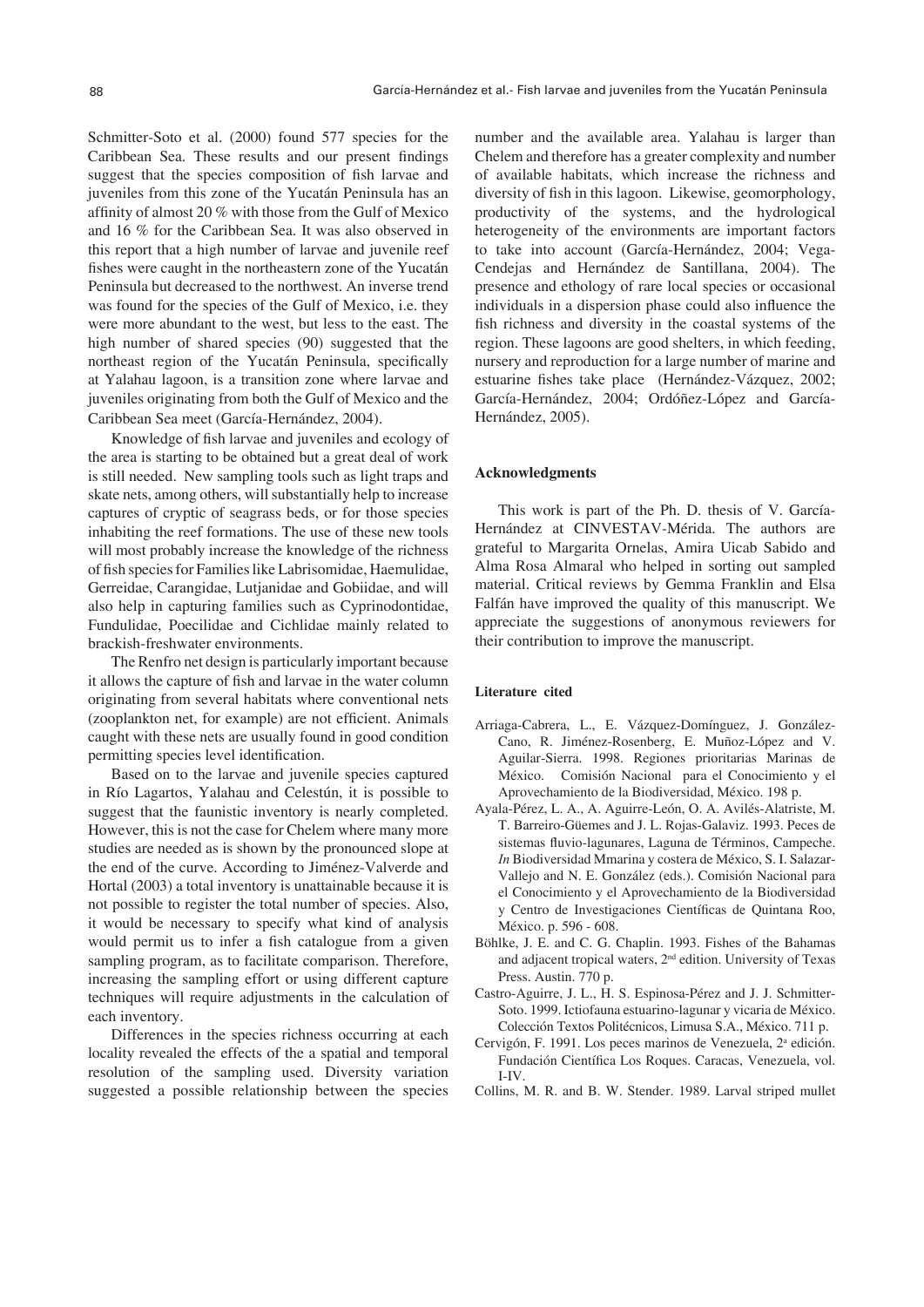(*Mugil cephalus*) and white mullet (*Mugil curema*) off the southeastern United States. Bulletin of Marine Science 45:580-589.

- Dawson, C. E. and R. P. Vari. 1982. Fishes of the Western North Atlantic. Number 1, Part eight. Order Gasterosteiformes. Suborder Syngnathoidei. Yale University, New Haven. 198 p.
- De la Cruz Agüero, G. 1993. ANACOM: sistema para el análisis de comunidades en computadoras personales. Versión 3.0. 99 p.
- Díaz-Ruiz, S. and A. Aguirre-León. 1993. Diversidad e ictiofauna de los arrecifes del sur de Cozumel, Quintana Roo*. In* Biodiversidad Marina y Costera de México, S. I. Salazar-Vallejo and N. E. González (eds.). Comisión Nacional para el Conocimiento y el Aprovechamiento de la Biodiversidad y el Centro de Investigaciones Científicas de Quintana Roo, México. p. 817-832.
- Ditty, J. G. 1986. Ichthyoplankton in neritic waters of the Northern Gulf of Mexico of Louisiana: composition, relative abundance and seasonality. Fishery Bulletin 84:935-946.
- Ditty, J. G. and R. F. Shaw. 1994. Preliminary guide to the identification of the early life history stages of sciaenid fishes from the Western Central Atlantic. National Oceanic and Atmospheric Administration Technical Memorandum NMFS-SEFSC-349. 118 p.
- Ditty, J. G., E. D. Houde and R. F. Shaw. 1994. Egg and larval development of spanish sardine, *Sardinella aurita* (Family Clupeidae), with a synopsis of characters to identify clupeid larvae from the northern Gulf of Mexico. Bulletin of Marine Science 54:367-380.
- Ditty, J. G., R. F. Shaw and J. S. Cope. 1994. A re-description of Atlantic spadefish larvae, *Chaetodipterus faber* (family: Ephippidae), and their distribution, abundance, and seasonal occurrence in the northern Gulf of Mexico. Fishery Bulletin 92:262-274.
- Eschmeyer, W. N. 1998. Catalogue of Fish. California Academy of Sciences, Anaheim, 2905 p.
- Eschmeyer, W. N. 2006. Catalogue of Fish. California Academy of Sciences. On-Line Version. http://www.calacademy.org/ research/ichthyology/catalog/ Consultado: 18 mayo 2008.
- Espinosa-Pérez, H. S., P. Fuentes-Mata, M. T. Gaspar-Dillanes and V. Arenas-Fuentes. 1998. Notas acerca de la ictiofauna mexicana. *In* Diversidad biológica de México, T. P. Ramamoorthy, R. Bye, A. Lot and J. Fa (eds.). Instituto de Biología, Universidad Nacional Autónoma de México. p 227-249.
- Fahay, M. P. and C. L. Obenchain. 1978. Leptocephali of the Ophicththid Genera *Ahlia*, *Myrophis*, *Ophichthus*, *Pisodonophis*, *Callechelys*, *Letharchus*, & *Apterichtus* on the Atlantic Continental Shelf of the United States. Bulletin of Marine Science 28:442-486.
- Flores-Coto, C. 1988. Estudio comparativo de la estructura de la comunidad ictioplanctónica de tres lagunas costeras del sur del Golfo de México. Anales del Instituto de Biología, Universidad Nacional Autónoma de México, Serie Zoología 58:707-726.
- Flores-Coto, C. and J. N. Álvarez-Cadena. 1980. Estudio preliminar sobre abundancia y distribución del ictioplancton

en la Laguna de Términos, Campeche. Anales del Instituto de Ciencias del Mar y Limnología, Universidad Nacional Autónoma de México 7:67-78.

- Flores-Coto, C. and L. Méndez-Vargas. 1982. Contribución al conocimiento del ictioplancton de la Laguna de Alvarado, Veracruz. Anales del Instituto de Ciencias del Mar y Limnología, Universidad Nacional Autónoma de México 9:141-160.
- Flores-Coto, C. and M. Pérez-Argudín. 1991. Efecto de la marea en el paso de larvas de sciánidos (*Pisces*) en Boca del Carmen, Laguna de Términos, Campeche. Anales del Instituto de Ciencias del Mar y Limnología, Universidad Nacional Autónoma de México 18:25-35.
- Flores-Coto, C. and S. M. Warlen. 1993. Spawning time, growth, and recruitment of larval spot *Leiostomus xanthurus* in North Carolina Estuary. Fishery Bulletin*.* 91:8-22.
- Flores-Coto, C., F. Abundio-López and F. Zavala-García. 1991. Larval distribution and abundance of Pleuronectiformes from the Southern Gulf of Mexico. Estuarine Coastal and Shelf Science 32:439-450.
- Flores-Coto, C., A. Sánchez-Iturbe, F. Zavala-García and D. López-García.1992. Edad y crecimiento de larvas de *Achiurus lineatus*, *Etropus crossotus*, *Syacium gunteri* y *Symphurus civiatus* en el sur del Golfo de México. Anales del Instituto de Ciencias del Mar y Limnología, Universidad Nacional Autónoma de México 19:167-173.
- Flores-Coto, C., R. Martínez-Gutiérrez, M. González-Felix, L. Sanvicente-Añorve and F. Zavala-García. 2000. Annual variation of icthyoplankton assemblages in neritic waters of the Southern Gulf of Mexico. Caribbean Journal of Science 36:233-243.
- Fritzche, R. A. 1978. Development of fishes of the Mid-Atlantic Bight. An atlas of egg, larval and juvenile stages, vol.V. Chaetodontidae through Ophidiidae. Power Plant Project. Office of Biological Services. Fish and Wildlife Service, U. S. Department of the Interior. 340 p.
- García, E. 1988. Modificaciones al sistema climático de Köppen. Instituto de Geografía. Universidad Nacional Autónoma de México. 84 p.
- García-Hernández, V. D. 2004. Influencia de la complejidad estructural de *Thalassia testudinum* sobre la comunidad íctica juvenil en Laguna Yalahau, Quintana Roo. Tesis Maestría, Centro de Investigación y Estudios Avanzados del Instituto Politécnico Nacional, Unidad Mérida, México. 146 p.
- Govoni, J. J., D .E. Hoss and D. R. Colby. 1989. The spatial distribution of larval fishes about the Mississippi River plume. Lymnology and Oceanography 34:178-187.
- Greenfield, D. W. and R. K. Johnson. 1990. Community structure of Western Caribbean blenniod fishes. Copeia 2:433-448.
- Greenfield, D.W. and J. E. Thomerson.1997. Fishes of the continental waters of Belize. University Press of Florida, Gainesville 311 p.
- Guitar, D.J. 1974. Sinopsis de los Peces Marinos de Cuba. Academia de Ciencias de Cuba. Instituto de Oceanología, Cuba. Tomos I-IV.
- Hardy Jr., J. D. 1978a. Development of fishes of the Mid-Atlantic Bight. An atlas of egg, larval and juvenile stages, vol. II. Anguillidae through Syngnathidae. Power Plant Project.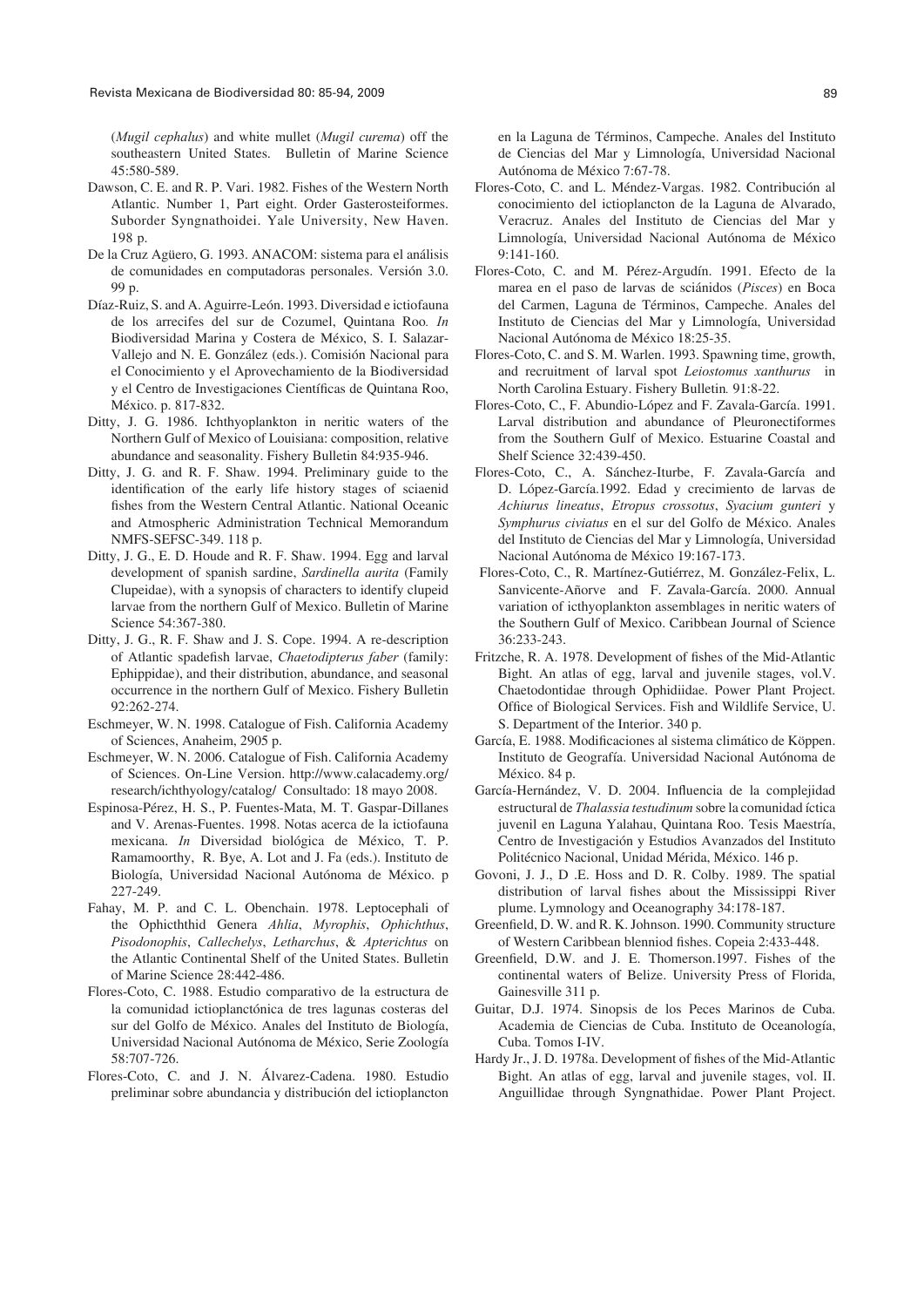Office of Biological Services. Fish and Wildlife Service, U. S. Department of the Interior. 455 p.

- Hardy Jr., J .D. 1978b. Development of Fishes of the Mid-Atlantic Bight. An Atlas of Egg, Larval and juvenile Stages. Vol III. Aphredoderidae through Rachycentridae. Power Plant Project. Office of Biological Services. Fish and Wildlife Service, U. S. Department of the Interior. 394 p.
- Hernández-Vázquez, T. P. 2002. Estructura de la comunidad y ensamblaje de peces juveniles, en la Laguna de Chelem, Yucatán (norte-secas). Tesis, Escuela de Biología de la Universidad Autónoma de Puebla, México. 89 p.
- Hoese, H. D. and R. H. Moore. 1998. Fishes of the Gulf of Mexico, Texas, Louisiana and adjacent waters. Texas A&M. University Press, College Station. 422 p.
- Houde, E. D. and J.L. Alpern. 1984. Seasonality of occurrence, food and preferences of ichthyoplankton in Biscayne Bay, Florida. Estuarine, Coastal and Shelf Science 18:403-419.
- Humann, P. 1994. Reef fish identification, Florida Caribbean Bahamas, 2nd edition. New World Publications, Jacksonville 406 p.
- Jiménez-Valverde, A. and J. Hortal. 2003. Las curvas de acumulación de especies y la necesidad de evaluar la calidad de los inventarios biológicos. Revista Ibérica de Acaralogía  $8:151-157$
- Johnson, G. D. 1978 Development of fishes of the Mid-Atlantic Bight. An atlas of egg, larval and juvenile stages, vol. IV. Carangidae through Ephippidae. Power Plant Project. Office of Biological Services. Fish and Wildlife Service, U. S. Department of the Interior. 314 p.
- Jones, P. W., F. D. Martin and J. D. Hardy Jr. 1978. Development of fishes of the Mid-Atlantic Bight. An atlas of egg, larval and juvenile stages, vol. I. Acipenseridae through Ictaluridae. Power Plant Project. Office of Biological Services. Fish and Wildlife Service, U. S. Department of the Interior. 366 p.
- Kendall, Jr., A. W. 1979. Morphological comparisons of North America Sea Bass Larvae (Pisces: Serranidae). National Oceanic and Atmospheric Administration Technical Report NMFS Circular 428. 50 p.
- Lindeman, K. C. 1986. Development of larvae of the french grunt, *Haemulon flavolineatum*, and comparative development of twelve species of Western Atlantic *Haemulon* (Percoidei, Haemulidae). Bulletin of Marine Science 39:673-716.
- Lozano-Vilano, M. de L., M. E. García-Ramírez and S. Contreras-Balderas. 1993. Peces costeros y marinos del estado de Veracruz. *In* Biodiversidad marina y costera de México, Salazar-Vallejo, S. and González, N.E. (eds.). Comisión Nacional para el Conocimiento y el Aprovechamiento de la Biodiversidad y el Centro de Investigaciones Científicas de Quintana Roo, México. p 576-595.
- Martin, F. D. and G. E. Drewry. 1978. Development of fishes of the Mid-Atlantic Bight. An atlas of egg, larval and juvenile stages, vol. VI. Stromateidae through Ogcocephalidae. Power Plant Project. Office of Biological Services. Fish and Wildlife Service, U. S. Department of the Interior, 416 p.
- Nelson, I. S. 1994. Fishes of the world, 3th. Edition. Wiley and Sons. New York. 600 p.
- Ocaña-Luna, A., A. Luna-Calvo, F. Zavala-García and C. Flores-Coto. 1987. Distribución y abundancia de huevos de algunas

especies de Engraulidos (*Pisces*) en la Laguna de Términos, Campeche, México. Biótica 12:275-290.

- Ocaña-Luna, A. and M. Sánchez-Ramírez. 1998. Feeding of sciaenid (*Pisces*: Scianidae) larvae in 2 coastal lagoons of the Gulf of Mexico. Gulf Research Reports 10:1-9.
- Ordóñez-López, U. 1995. Análisis del ictioplancton del ecosistema costero de Celestún, Yucatán. Informe Final a la Comisión Nacional para el Conocimiento y el Aprovechamiento de la Biodiversidad (Proyecto: B020). Julio 1995 (inédito). Centro de Investigación y Estudios Avanzados del Instituto Politécnico Nacional, Unidad Mérida, México. 90 p.
- Ordóñez-López, U. 1998. Análisis del ictioplancton de la Reserva Faunística de Ría Lagartos, Yucatán. Informe Final a Comisión Nacional para el Conocimiento y el Aprovechamiento de la Biodiversidad (Proyecto: L148). Septiembre 1998 (inédito). Centro de Investigación y Estudios Avanzados del Instituto Politécnico Nacional, Unidad Mérida, México. 95 p.
- Ordóñez-López, U. and V. D. García-Hernández. 2005. Ictiofauna juvenil asociada a *Thalassia testudinum* en laguna Yalahau, Quintana Roo. Hidrobiológica 15:195-204.
- Potthoff, T. 1984. Clearing and Staining Techniques. *In* Ontogeny and systematics of fishes, H. G. Moser, W. J. Richards, D. M. Cohen, M. P. Fahay, A. W. Kendall and S. L. Richardson (eds.). American Society of Ichthyology and Herpetology. Sp. Pub. 1. p. 35-37.
- Powell, A. B. and R. E. Robbins. 1994. Abundance and distribution of icthyoplankton along an inshore-offshore transect in Onslow Bay, North Carolina*.* National Oceanic and Atmospheric Administration Technical Report NMFS 120. 28 p.
- Randal, J. E. 1968. Caribbean reef fishes. T. F. H. Publications. Montreal. 318 p.
- Reséndez-Medina, A. and A. Kobelkowski-Díaz. 1991. Ictiofauna de los sistemas lagunares costeros del Golfo de México. Universidad y Ciencia 8:91-110.
- Ruple, D. L. 1984. Occurrence of larval fishes in the surf zone of a Northern Gulf of Mexico Barrier Island. Estuarine, Coastal and Shelf Science 18:191-208.
- Sánchez-Iturbe, A. and C. Flores-Coto. 1986. Estimación de biomasa de *Bardiella chrysoura* por medio de censo de huevos y algunos aspectos de sus primeros estadíos. Laguna de Términos, Campeche (*Pisces*: Scianidae). Anales del Instituto de Ciencias del Mar y Limnología, Universidad Nacional Autónoma de México 13:133-148.
- Sánchez-Velasco, L., C. Flores-Coto and B. Shirasago. 1996. Fish larvae abundance and distribution in the coastal zone of Terminos Lagoon, Campeche (Southern Gulf of Mexico). Estuarine Coastal and Shelf Science 43:707-721.
- Sanvicente-Añorve, L., C. Flores-Coto and X. Chiapa-Carrara. 2000. Temporal and spatial scales of ichthyoplankton distribution in the Southern Gulf of Mexico. Estuarine Coastal and Shelf Science 51:463-475.
- Schmitter-Soto, J. J. 1998. Catalogo de los Peces Continentales de Quintana Roo. Guías Científicas, El Colegio de la Frontera Sur, Unidad Chetumal, México. 239 p.
- Schmitter-Soto, J. J., L. Vásquez-Yeomans, A. Aguilar-Perera, C. Curiel-Mondragón and J. A. Caballero-Vázquez. 2000. Lista de peces marinos del Caribe mexicano. Anales del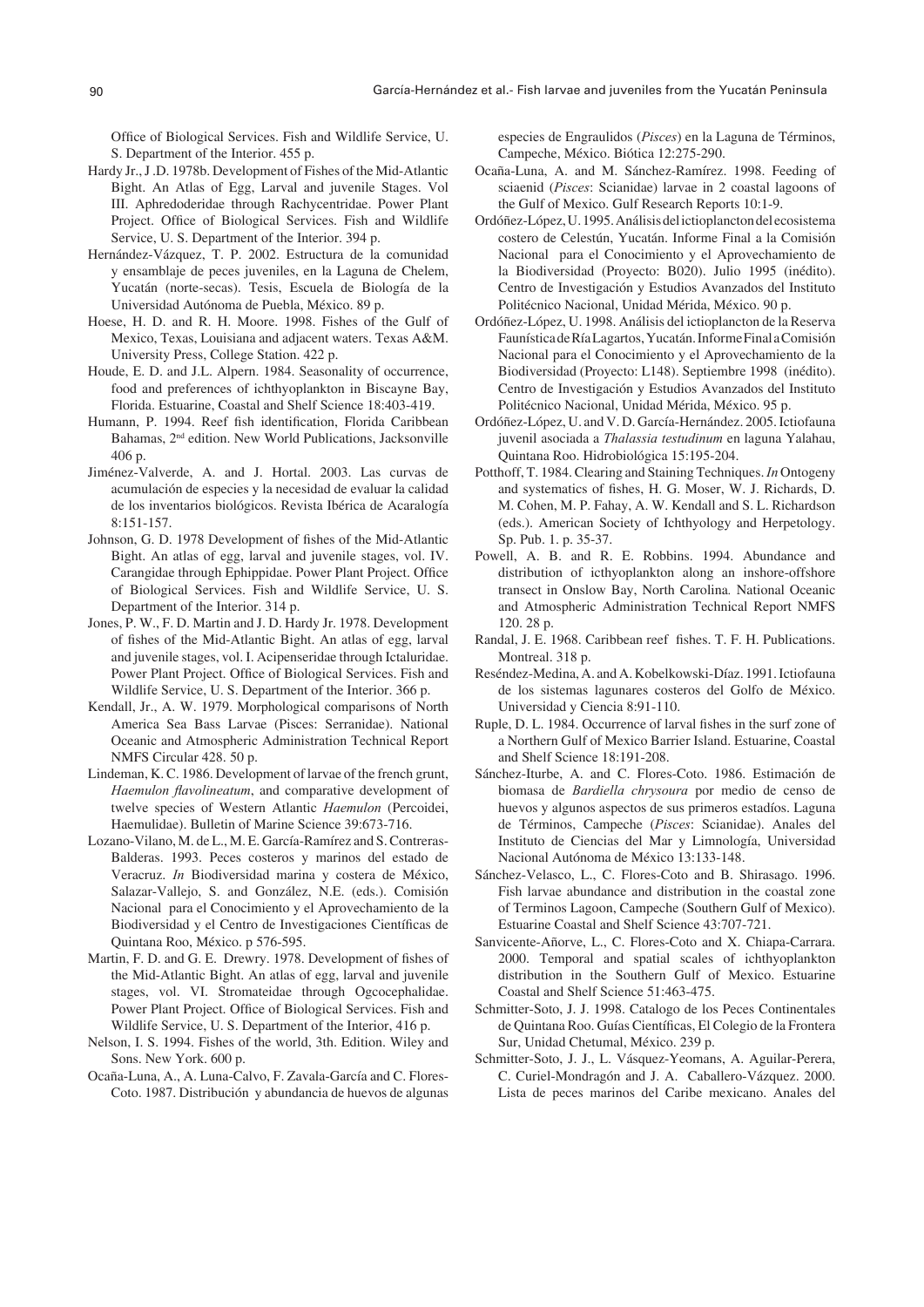Instituto de Biología, Universidad Nacional Autónoma de México, Serie Zoología 71:143-177.

- Sedberry, G. R. and R. F. Van Dolah. 1984. Demersal fish assemblages associated with hard bottom habitat in the South Atlantic Bight of the U.S.A. Environmental Biology of Fishes 11:241-258.
- Shaw, R. F. and D. L. Drullinger. 1990. Early-Life-History profiles, seasonal abundance, and distribution of four species of clupeid larvae from the Northern Gulf of Mexico, 1982 and 1983. National Oceanic and Atmospheric Administration Technical Report NMFS 88. 60 p.
- Sig Cha, S., M. F. McGowan and W. J. Richards. 1994. Vertical distribution of fish larvae off the Florida Keys,  $26$  May – 5 June 1989. Bulletin of Marine Science 54:828-842.
- Tabb, D. C. and M. A. Roessler. 1989. History of studies on juvenile fishes of coastal waters of Everglades National Park. Bulletin of Marine Science 44:23-34.
- Vásquez-Yeomans, L. and W .J. Richards. 1999. Variación estacional del ictioplancton de la Bahía de la Ascensión, Reserva de la Biosfera de Sian Ka'an (1990-1994). Revista de Biología Tropical 47:197-207.
- Vásquez-Yeomans, L., W. J. Richards and M. A. González. 1992. Fish larvae of Quintana Roo coastal and off-shore waters. *In* Diversidad Biológica en la Reserva de Biosfera de Sian

Ka'an, Quintana Roo, México, vol. II, D. Navarro and E. Suárez-Morales (eds.). Centro de Investigaciones Científicas de Quintana Roo, México. p. 287-303.

- Vásquez-Yeomans, L., U. Ordóñez-López and E. Sosa-Cordero. 1998. Fish larvae adjacent to a coral reef in the Western Caribbean sea off Mahaual, Mexico. Bulletin of Marine Science 62:229-245.
- Vásquez-Yeomans, L., U. Ordóñez-López, C. Quintanal-Lizama and M. Ornelas-Roa. 2003. A preliminary fish larvae survey in Banco Chinchorro. Bulletin of Marine Science 73:141- 152.
- Vega-Cendejas, M. E. and M. Hernández de Santillana. 2004. Fish community structure and dynamics in coastal hypersaline lagoon: Río Lagartos, Yucatán, Mexico. Estuarine Coastal and Shelf Science 60:285-299.
- Vega-Cendejas, M. E., U. Ordóñez-López and M. Hernández de Santillana. 1994. Day-night variation of fish population in the mangrove of Celestún Lagoon, Mexico. International Journal of Ecology and Environmental Sciences 20:99-108.
- Vega-Cendejas, M. E., M. Hernández de Santillana and G. de la Cruz-Agüero. 1997. Los Peces de la Reserva de Celestún. Centro de Investigación y Estudios Avanzados del Instituto Politécnico Nacional, Unidad Mérida y Pronatura, Península de Yucatán A. C, México. 171 p.

Appendix 1. Checklist of fish larvae and juveniles from the northern Yucatán Peninsula, Mexico

**Superclass Gnathostomata Class Chondrichthyes Order Rajiformes Family Urolophidae** *Urobatis jamaicensis* (Cuvier, 1816). YL**.** 2A. 2, 3, 4, 24, 27, 29, 39, 40, 45, 55, 56 **Class Actinopterygii Order Elopiformes Family Elopidae** *Elops saurus* Linnaeus 1766. CL, RL. 2A. 3, 4, 14, 15, 24, 27, 30, 34, 39, 42, 44, 45, 50 **Order Anguilliformes Family Ophichthidae** *Ahlia egmontis* (Jordan, 1884). YL.2A. **NR.**  2, 4, 12, 24, 25, 27 *Myrophis punctatus* Lütken, 1852. YL.2A. 2, 3, 4, 8, 12, 14, 15, 22, 24, 25, 27, 34, 40, 42, 45, 51, 53, 54, 55 **Order Clupeiformes Family Engraulidae** *Anchoa hepsetus* (Linnaeus, 1758). CL, CHL, RL, YL. 2A. GM. 1, 2, 3, 4, 8, 14, 24, 27, 30, 34, 36, 40, 42, 44, 49, 51, 52, 54, 55, 56 *Anchoa mitchilli* (Valenciennes, 1848). CL, CHL, RL. 1B. GM. 1, 3, 8, 14, 15, 28, 30, 34, 36, 40, 42, 44, 49, 51, 52, 54, 55, 56 *Engraulis eurystole* (Swain and Meek, 1885). RL. 2B. **NR.** 4, 8, 30, 45 2A. 27

#### **Family Clupeidae**

*Harengula jaguana* Poey, 1865. CL, RL, YL. 2A. 1, 2, 3, 4, 8, 14, 22, 24, 27, 28, 34, 40, 42, 43, 44, 45, 47, 49, 51, 52, 54, 55 *Jenkinsia lamprotaenia* (Gosse, 1851). YL. 2A. 2, 4, 24, 27, 39, 40, 44, 45, 50, 51, 52, 53, 55 *Opisthonema oglinum* (Lesueur, 1818). CL, RL.2B. 1, 2, 3, 4, 14, 20, 22, 24, 27, 28, 30, 34, 39, 40, 42, 43, 45, 47, 50, 52, 54, 55 *Sardinella aurita* (Valenciennes, 1847). CL, CHL, RL, YL. 2, 4, 8, 11, 24, 27, 30, 34, 43, 45, 47, 53, 54 **Order Siluriformes FamilyAriidae**  *Ariopsis felis* (Linnaeus, 1766). YL. 2A. GM. 1, 3, 27, 30, 34, 55, 56 **Order Aulopiformes Family Synodontidae** *Synodus foetens* (Linnaeus, 1766). CL, CHL, YL. 2A. 1, 2, 3, 4, 24, 27, 30, 34, 39, 40, 45, 46, 49, 52, 53, 54, 55, 56 **Order Ophidiiformes Family Ophidiidae** *Lepophidium brevibarbe* (Cuvier, 1829). YL. 2B. GM. **NR. Order Batrachoidiformes**

**Family Batrachoididae**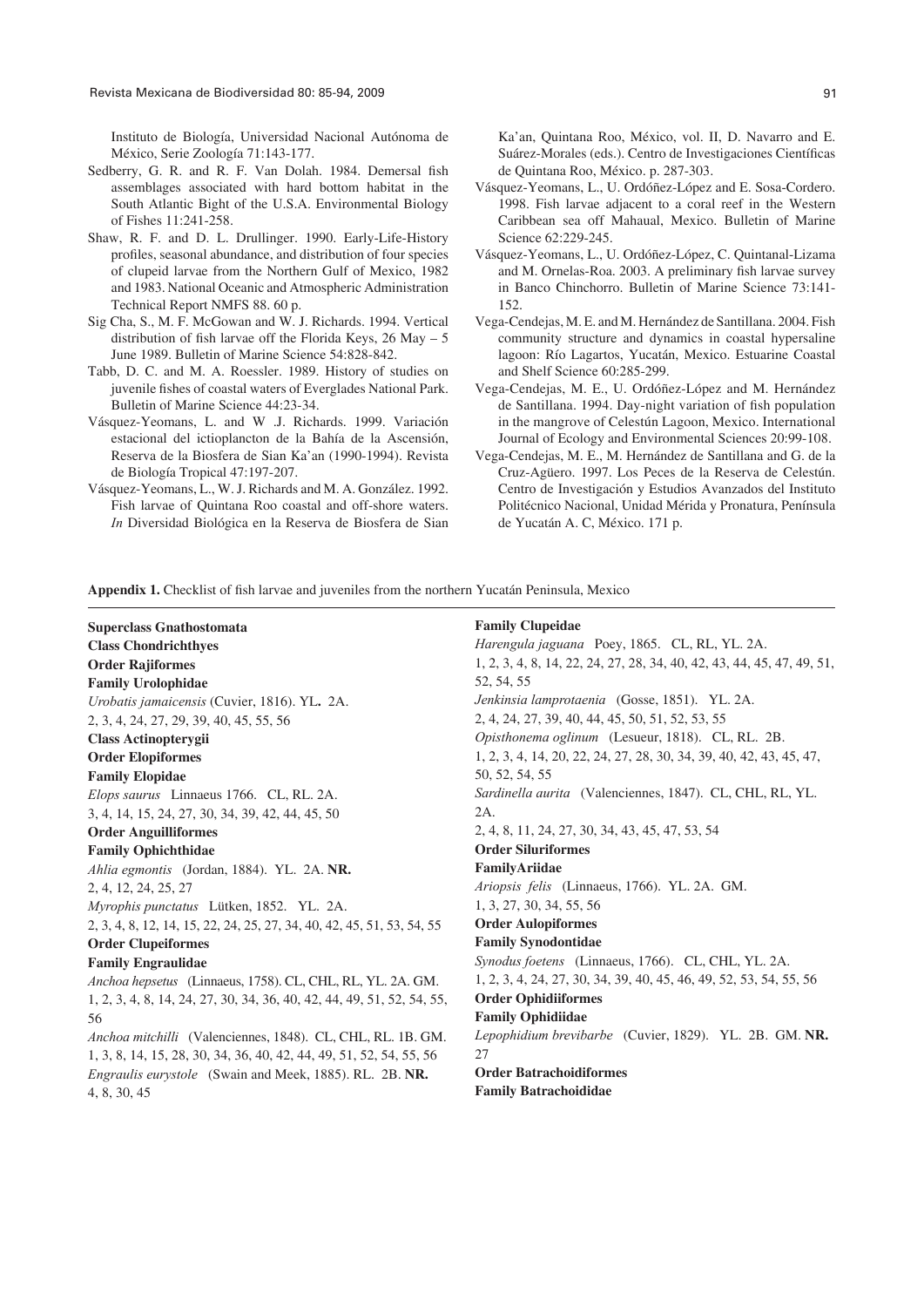*Opsanus beta* (Goode and Bean, 1880). CHL, YL. 2A. 1, 2, 3, 24, 27, 34, 44, 45, 49, 54, 55, 56 *Opsanus phobeton* Walters and Robins, 1961. YL. 2B. 2, 3, 24, 55 **Order Mugiliformes Family Mugilidae** *Mugil cephalus* Linnaeus, 1758. CL, RL. 1A. 3, 5, 8, 14, 27, 34, 35, 42, 44, 45, 54, 55, 56 *Mugil curema* Valenciennes, 1836. CL, CHL, RL. 1A. 1, 2, 3, 4, 5, 8, 22, 24, 27, 34, 35, 39, 40, 43, 44, 45, 54, 55, 56 **Order Atheriniformes Family Atherinidae** *Atherinomorus stipes* (Müller and Troschel, 1848). CHL, YL. 2B. **NR.** 1, 2, 3, 4, 7, 24, 39, 44, 45, 51, 52, 53 *Hypoatherina harringtonensis* (Goode, 1877). YL. 2B. CA. **NR.** 2, 4, 7, 14, 24, 39, 45, 52, 53 **Family Atherinopsidae** *Membras martinica* (Valenciennes, 1835). CHL, RL. 2B. GM. 3, 8, 27, 34, 35, 40, 45, 52, 53 *Menidia beryllina* (Cope, 1867). CL, CHL. 2A. 3, 27, 34, 35, 45, 49, 55 *Menidia colei* Hubbs, 1936. CL, CHL, RL, YL. 1B. GM. 3, 55, 56 *Menidia menidia* (Linnaeus, 1766). **C**L. 1B. **NR.** 35, 45 **Order Beloniformes Familiy Belonidae** *Strongylura marina* (Walbaum, 1792). CHL, RL. 2A. 3, 4, 14, 15, 25, 27, 34, 44, 45, 52, 54, 55, 56 *Strongylura notata* (Poey, 1860). CL, CHL, RL, YL. 2A. 2, 3, 14, 22, 24, 34, 39, 44, 45, 55, 56 *Strongylura timucu* (Walbaum, 1792). CL, RL. 2A. 2, 3, 4, 22, 24, 34, 39, 44, 45, 54, 55, 56 **Family Hemiramphidae** *Hemiramphus brasiliensis* (Linnaeus, 1758). CL. 2B. 2, 3, 4, 24, 25, 34, 39, 45, 52 *Hyporhamphus unifasciatus* (Ranzani, 1842). CL, RL. 2A. 2, 3, 4, 8, 14, 15, 22, 24, 25, 34, 45, 52, 53, 55, 56 **Order Cyprinodontiformes Family Fundulidae** *Fundulus persimilis* Miller, 1955. CL, RL. 1B. 3, 55, 56 *Lucania parva* (Baird and Girard, 1855). CL, CHL, RL, YL. 1B. 3, 25, 27, 44, 49, 55, 56 **Family Cyprinodontidae** *Cyprinodon artifrons* Hubbs, 1936. CL, RL. 1B. 3, 22, 25, 44, 45, 55 *Garmanella pulchra* Hubbs, 1936. CL, RL, YL. 1B. 3, 22, 44, 55, 56

*Floridichthys polyommus* Hubbs, 1936. CL, CHL, YL. 1B. 3, 22, 44, 45, 54, 55, 56 **Order Syngnathiformes Family Syngnathidae** *Anarchopterus criniger* (Bean and Dresel, 1884). CHL, YL. 2B. GM. **NR** 2, 6, 27 *Cosmocampus albirostris* (Kaup, 1856). YL. 2B. **NR.** 2, 3, 6, 45, 52, 53 *Cosmocampus elucens* (Poey, 1868). RL, YL. 2B. **NR.** 2, 3, 4, 6, 24, 29, 45 *Hippocampus erectus* Perry, 1810. CHL, RL, YL. 2B. **NR.** 2, 3, 4, 6, 14, 24, 25, 27, 29, 40, 42, 45, 49, 52 *Hippocampus zosterae* Jordan and Gilbert, 1882. CHL, YL. 2B. 1, 2, 3, 6, 24, 27, 34, 45, 49, 55 *Syngnathus floridae* Jordan and Gilbert, 1882. CL, CHL, RL, YL. 2A. 2, 3, 6, 25, 27, 34, 45, 49, 50, 52, 53, 55 *Syngtnathus louisianae* Günther, 1870. YL. 2A. GM. 1, 3, 6, 14, 25, 27, 34, 40, 42, 50 *Syngnathus pelagicus* Linnaeus, 1758. CHL, YL. 2B. 2, 6, 24, 25, 27, 45, 52, 54, 55, 56 *Syngnathus scovelli* (Evermann and Kendall, 1896). CL, CHL, RL, YL. 2A. 1, 3, 4, 6, 14, 15, 22, 27, 34, 40, 45, 49, 50, 52, 54, 55, 56 **Order Scorpaeniformes Family Scorpaenidae** *Scorpaena brasiliensis* Cuvier, 1829. YL.2B. 4, 27, 39, 45, 46, 49 *Scorpaena grandicornis* Cuvier, 1829. YL. 2B. **NR.** 2, 3, 7, 24, 29, 39, 45 *Scorpaena plumieri* Bloch, 1789. YL. 2A. 2, 3, 4, 24, 27, 29, 34, 39, 45, **Family Triglidae** *Prionotus punctatus* (Bloch, 1793). CHL. 2B. 3, 4, 34, 55 *Prionotus scitulus* Jordan and Gilbert, 1882. YL.2B. 1, 3, 13, 14, 27, 45, 46, 49, 50, 55 *Prionotus tribulus* Cuvier, 1829. YL.2A. 3, 27, 34, 40, 49, 55 **Order Perciformes Family Serranidae** *Diplectrum bivittatum* (Valenciennes, 1828). YL. 2B. **NR.** 3, 4, 27, 34, 39 *Mycteroperca microlepis* (Goode and Bean, 1879. YL. 2B. GM. **NR.**  26, 27, 32, 46, 49, 50 **Family Carangidae** *Oligoplites saurus* (Bloch & Schneider, 1801). CL, RL.2A. 1, 3, 4, 8, 14, 22, 27, 28, 31, 34, 39, 40, 42, 45, 49, 50, 52, 55 **Family Lutjanidae** *Lutjanus apodus* (Walbaum, 1792). YL.2A.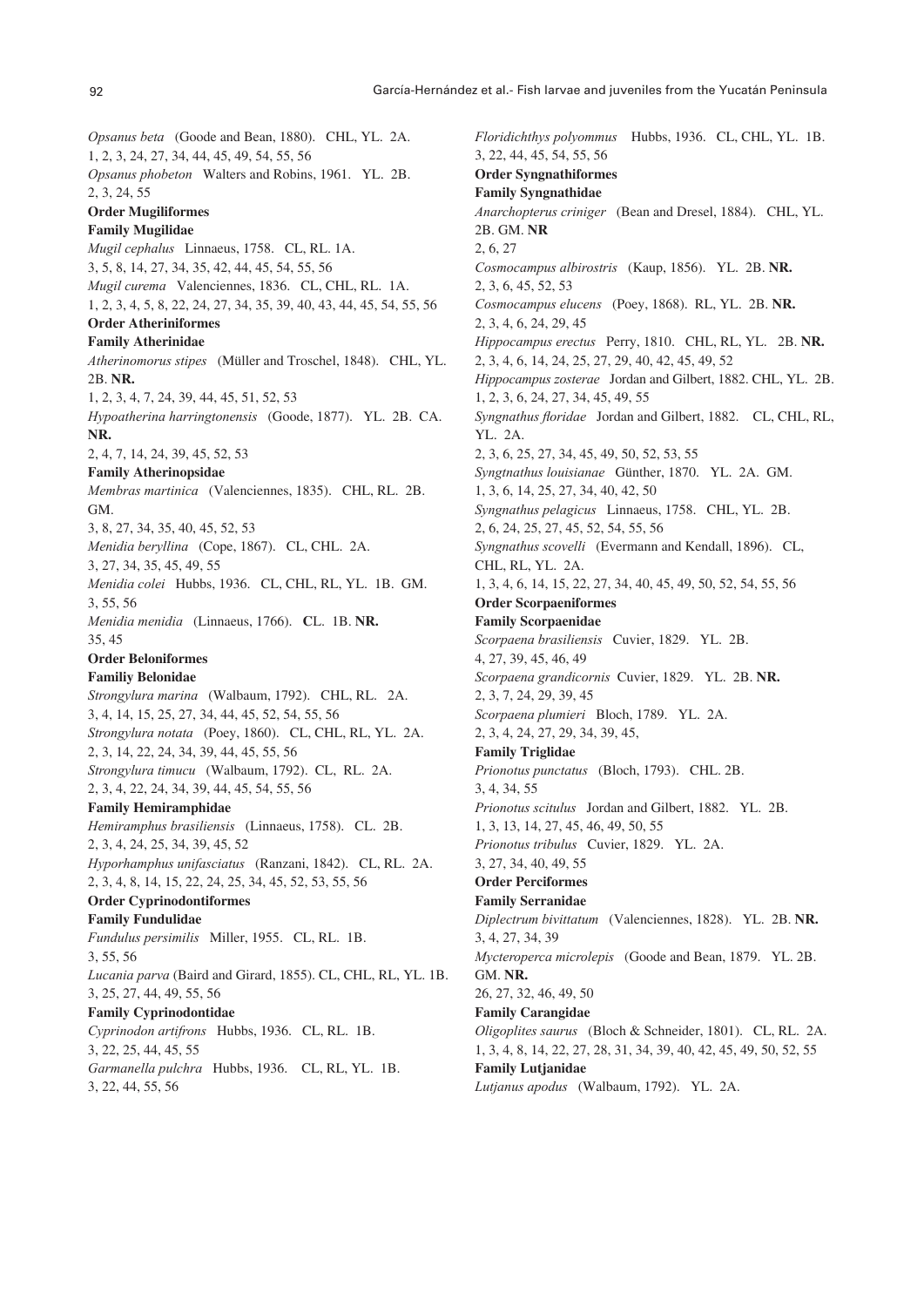2, 3, 4, 7, 22, 24, 26, 27, 29, 34, 39, 44, 45 *Lutjanus griseus* (Linnaeus, 1758). YL.2A. 1, 2, 3, 4, 22, 24, 26, 27, 29, 34, 39, 44, 45, 49, 52, 54, 55, 56 **Family Gerreidae** *Eucinostomus argenteus* Baird and Girard, 1855. CL, CHL, RL, YL.2A. 1, 2, 3, 4, 7, 24, 27, 31, 34, 39, 44, 45, 49, 51, 52, 54, 55, 56 *Eucinostomus gula* (Quoy and Gaimard, 1824). CL, CHL, RL, YL. 2A. 1, 2, 3, 4, 22, 24, 27, 31, 34, 44, 45, 49, 54, 55, 56 *Eucinostomus melanopterus* (Bleeker, 1863). RL.1B. 1, 3, 4, 7, 14, 15, 22, 27, 28, 33, 34, 44, 45, 54, 55, 56 **Family Haemulidae** *Haemulon aurolineatum* Cuvier, 1830. CHL, RL. 2A. 2, 3, 4, 7, 24, 27, 29, 31, 33, 34, 39, 45, 46, 49, 55, 56 *Haemulon flavolineatum* (Desmarest, 1823). CHL, RL, YL. 2B. 2, 3, 4, 7, 24, 29, 33, 34, 39, 44, 45, 55 *Haemulon plumierii* Lacepède, 1801. YL.2B. 2, 3, 4, 7, 24, 27, 29, 31, 39, 45, 49, 52, 55, 56 *Orthopristis chrysoptera* (Linnaeus, 1766). YL. 2A. GM. 1, 3, 8, 27, 31, 40, 45, 46, 49, 54, 55, 56 **Family Sparidae** *Archosargus probatocephalus* (Walbaum, 1792). CHL, RL. 2B. 1, 3, 8, 22, 27, 31, 34, 40, 42, 45, 46, 49, 55 *Archosargus rhomboidalis* (Linnaeus, 1758). CL, RL. 2B. 1, 3, 4, 14, 28, 34, 39, 40, 42, 45, 49, 52, 54, 55 *Lagodon rhomboides* (Linnaeus, 1766). CL, CHL, RL, YL. 2A. GM. 3, 8, 14, 28, 31, 34, 38, 42, 46, 49, 54, 55 **Family Sciaenidae** *Bairdiella chrysoura* (Lacepède, 1802). CL, RL, YL. 2A. GM. 1, 3, 8, 10, 14, 15, 17, 27, 28, 31, 34, 37, 40, 41, 42, 43, 49, 54, 55 *Bairdiella sanctaeluciae* (Jordan, 1890). YL. 2A. GM. 4, 10, 55 *Cynoscion arenarius* Ginsburg, 1930. CL, RL. 2A. GM. 1, 3, 8, 10, 17, 20, 27, 34, 40, 42, 43, 49, 55 *Cynoscion nebulosus* (Cuvier, 1830). CL, RL, YL. 2A. 1, 3, 8, 10, 14, 17, 27, 28, 31, 37, 40, 42, 43, 45, 49, 52, 54, 55, 56 *Cynoscion regalis* (Bloch and Schneider, 1801). RL, YL. 2A. GM. **NR.** 10, 31 *Equetus punctatus* (Bloch and Schneider, 1801). YL.2B. **NR.** 2, 4, 10, 24, 27, 29, 39, 45 *Equetus iwamotoi* (Miller and Woods, 1988). YL. 2B. GM. **NR.** 10 *Larimus fasciatus* Holbrook, 1855. CHL, YL. 2B. GM. **NR.** 3, 8, 10, 27, 31, 40, 42 *Leiostomus xanthurus* Lacepède, 1802. RL, YL. 2A. GM. **NR.** 3, 8, 10, 19, 23, 27, 28, 31, 34, 37, 38, 40, 49 *Menticirrhus littoralis* (Holbrook, 1855). YL. 2B. GM. 3, 4, 10, 27, 31, 34, 55

GM. **NR.** 1, 3, 10, 17, 27, 31, 34, 42, 43 *Micropogonias undulatus* (Linnaeus, 1766). CL, RL. 2A. GM. 1, 3, 8, 10, 14, 17, 20, 27, 31, 34, 37, 38, 40, 42, 43, 54, 55 *Pareques acuminatus* (Bloch and Schneider, 1801). YL. 2B. **NR.** 2,3,4,7,10,24,29,39,45 **Family Pomacentridae** *Abudefduf saxatilis* (Linnaeus, 1758). YL. 2B. **NR.** 2, 3, 4, 7, 13, 24, 27, 29, 34, 39, 45, 51 *Stegastes leucostictus* (Müller and Troschel, 1848). CHL.2B. **NR.** 2, 3, 4, 7, 24, 29, 34, 39, 45 **Family Labridae** *Halichoeres bivittatus* (Bloch, 1791). YL.2B. 2, 4, 24, 27, 29, 34, 39, 45, 46, 55 *Lachnolaimus maximus* (Walbaum, 1792). YL.2B. **NR.** 2, 4, 24, 27, 29, 34, 39, 45, 49, 51 *Thalassoma bifasciatum* (Bloch, 1791). YL.2B. **NR.** 2, 4, 7, 24, 27, 29, 34, 39, 45, 48, 50 *Xyrichthys martinicensis* Valenciennes, 1840. YL.2B. **NR.** 2, 3, 4, 24, 29, 34, 39, 45 **Family Scaridae** *Nicholsina usta* (Valenciennes, 1840). YL.2B. 3, 4, 27, 45, 49, 55 *Sparisoma rubripinne* (Valenciennes, 1840). YL. 2B. **NR.** 2, 4, 24, 29, 34, 39, 45 **Family Dactyloscopidae** *Gillellus uranidea* Böhlke 1968. YL. 2B. CA. **NR.** 2, 24, 45, 52 **Family Labrisomidae** *Labrisomus nuchipinnis* (Quoy and Gaimard, 1824). YL. 2B. **NR.** 2, 3, 4, 21, 24, 27, 34, 39, 45 *Paraclinus fasciatus* (Steindachner, 1876). YL.2B. **NR.** 2, 4, 21, 24, 39, 45 *Paraclinus marmoratus* (Steindachner, 1876). YL.2B. **NR.** 2, 4, 24, 49 **Family Blennidae** *Hypsoblennius hentzi* (Lesueur, 1825). CL, RL.2B. **NR.** 13, 14, 27, 42, 45, 46, 52 **Family Gobiosocidae**  *Gobiesox strumosus* Cope, 1870. YL. 2A. **NR.** 3, 8, 14, 15, 27, 28, 34, 40, 45 **Family Callionymidae** *Diplogrammus pauciradiatus* (Gill, 1865). CL, CHL, RL, YL.2B. **NR.** 2, 8, 14, 24, 45, 49, 51 *Paradiplogrammus bairdi* (Jordan, 1888). RL.2B. **NR.** 2, 4, 24, 29, 39, 45, 51

*Menticirrhus saxatilis* (Bloch and Schneider, 1801). YL. 2A.

**Family Gobiidae**